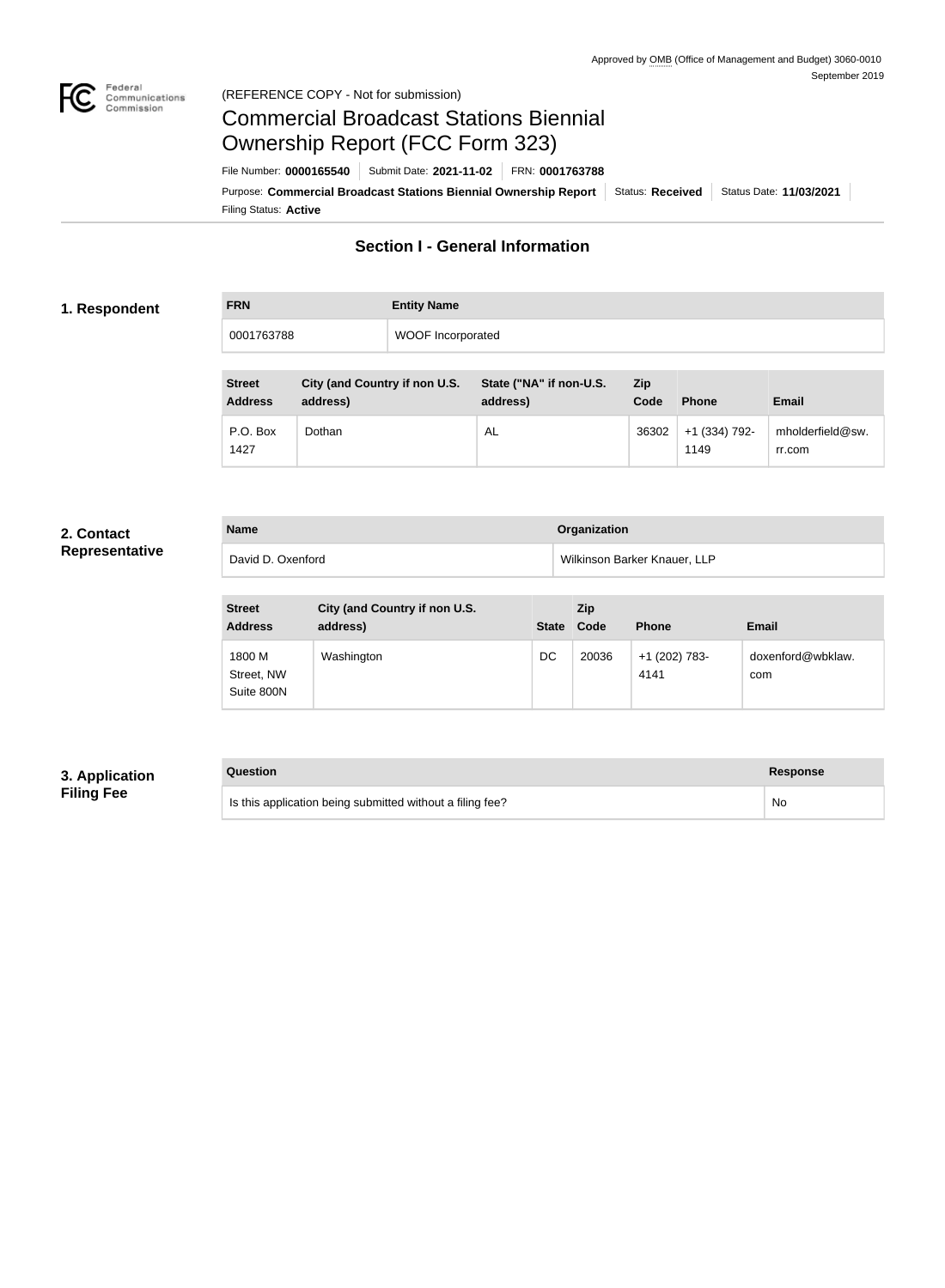| <b>Fees</b> | <b>Application Type</b> | <b>Form Number</b> | <b>Fee Code</b> | Quantity | <b>Fee Amount</b> | <b>Subtotal</b> |
|-------------|-------------------------|--------------------|-----------------|----------|-------------------|-----------------|
|             | <b>Biennial</b>         | Form 323           | <b>MAR</b>      | ∽        | 85                | \$170.00        |
|             |                         |                    |                 |          | Total             | \$170.00        |

## **4. Nature of Respondent**

| (a) Provide the following information about the Respondent: |                                         |                        |  |
|-------------------------------------------------------------|-----------------------------------------|------------------------|--|
|                                                             | <b>Relationship to stations/permits</b> | Licensee               |  |
|                                                             | <b>Nature of Respondent</b>             | For-profit corporation |  |

**(b) Provide the following information about this report:**

| <b>Purpose</b> | Biennial                                                                                                                                                                               |
|----------------|----------------------------------------------------------------------------------------------------------------------------------------------------------------------------------------|
| "As of" date   | 10/01/2021                                                                                                                                                                             |
|                | When filing a biennial ownership report or validating<br>and resubmitting a prior biennial ownership report, this<br>date must be Oct. 1 of the year in which this report is<br>filed. |

## **5. Licensee(s) and Station(s)**

#### **Respondent is filing this report to cover the following Licensee(s) and station(s):**

| <b>Licensee/Permittee Name</b> |                  |             | <b>FRN</b>   |                |  |
|--------------------------------|------------------|-------------|--------------|----------------|--|
| <b>WOOF Incorporated</b>       |                  |             | 0001763788   |                |  |
|                                |                  |             |              |                |  |
| Fac. ID No.                    | <b>Call Sign</b> | <b>City</b> | <b>State</b> | <b>Service</b> |  |

| Fac. ID No. | <b>Call Sign</b> | <b>City</b>   | <b>State</b> | <b>Service</b> |
|-------------|------------------|---------------|--------------|----------------|
| 73674       | WOOF-FM          | <b>DOTHAN</b> | AL           | FM             |
| 73675       | <b>WOOF</b>      | <b>DOTHAN</b> | AL           | AM             |

## **Section II – Biennial Ownership Information**

| 1.47 C.F.R.            |
|------------------------|
| <b>Section 73.3613</b> |
| and Other              |
| <b>Documents</b>       |

Licensee Respondents that hold authorizations for one or more full power television, AM, and/or FM stations should list all contracts and other instruments set forth in 47 C.F.R. Section 73.3613(a) through (c) for the facility or facilities listed on this report. In addition, attributable Local Marketing Agreements (LMAs) and attributable Joint Sales Agreements (JSAs) must be disclosed by the licensee of the brokering station on its ownership report. If the agreement is an attributable LMA, an attributable JSA, or a network affiliation agreement, check the appropriate box. Otherwise, select "Other." Non-Licensee Respondents, as well as Licensee Respondents that only hold authorizations for Class A television and/or low power television stations, should select "Not Applicable" in response to this question.

Not Applicable.

**2. Ownership Interests**

**(a)** Ownership Interests. This Question requires Respondents to enter detailed information about ownership interests by generating a series of subforms. Answer each question on each subform. The first subform listing should be for the Respondent itself. If the Respondent is not a natural person, also list each of the officers, directors, stockholders, non-insulated partners, non-insulated members, and any other persons or entities with a direct attributable interest in the Respondent pursuant to the standards set forth in 47 C.F.R. Section 73.3555. (A "direct" interest is one that is not held through any intervening companies or entities.) List each interest holder with a direct attributable interest in the Respondent separately.

Leave the percentage of total assets (Equity Debt Plus) field blank for an interest holder unless that interest holder has an attributable interest in the Respondent solely on the basis of the Commission's Equity Debt Plus attribution standard, 47 C.F.R. Section 73.3555, Note 2(i).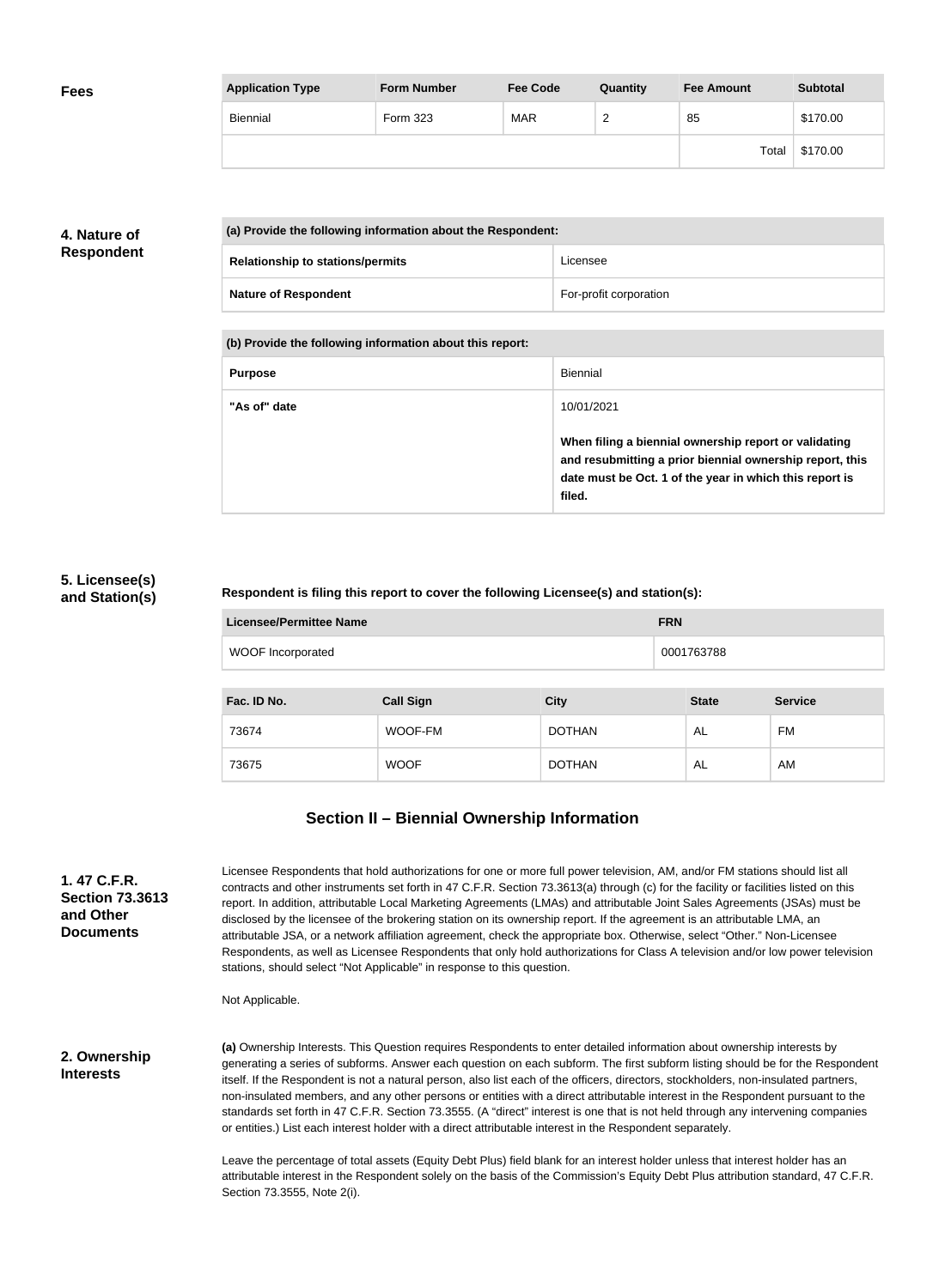In the case of vertical or indirect ownership structures, list only those interests in the Respondent that also represent an attributable interest in the Licensee(s) for which the report is being submitted.

Entities that are part of an organizational structure that includes holding companies or other forms of indirect ownership must file separate ownership reports. In such a structure do not report, or file a separate report for, any interest holder that does not have an attributable interest in the Licensee(s) for which the report is being submitted.

Please see the Instructions for further detail concerning interests that must be reported in response to this question.

The Respondent must provide an FCC Registration Number for each interest holder reported in response to this question. Please see the Instructions for detailed information and guidance concerning this requirement.

| <b>Ownership Information</b>                                                                                                     |                                                         |                      |  |  |  |
|----------------------------------------------------------------------------------------------------------------------------------|---------------------------------------------------------|----------------------|--|--|--|
| <b>FRN</b>                                                                                                                       | 0001763788                                              |                      |  |  |  |
| <b>Entity Name</b>                                                                                                               | WOOF Incorporated                                       |                      |  |  |  |
| <b>Address</b>                                                                                                                   | PO Box                                                  |                      |  |  |  |
|                                                                                                                                  | Street 1                                                | P.O. Box 1427        |  |  |  |
|                                                                                                                                  | <b>Street 2</b>                                         |                      |  |  |  |
|                                                                                                                                  | <b>City</b>                                             | Dothan               |  |  |  |
|                                                                                                                                  | State ("NA" if non-U.S.<br>address)                     | <b>AL</b>            |  |  |  |
|                                                                                                                                  | <b>Zip/Postal Code</b>                                  | 36302                |  |  |  |
|                                                                                                                                  | Country (if non-U.S.<br>address)                        | <b>United States</b> |  |  |  |
| <b>Listing Type</b>                                                                                                              | Respondent                                              |                      |  |  |  |
| <b>Positional Interests</b><br>(check all that apply)                                                                            | Respondent                                              |                      |  |  |  |
| <b>Tribal Nation or Tribal</b><br><b>Entity</b>                                                                                  | Interest holder is not a Tribal nation or Tribal entity |                      |  |  |  |
| <b>Interest Percentages</b><br>0.0%<br><b>Jointly Held?</b><br>Voting<br>(enter percentage values<br>No                          |                                                         |                      |  |  |  |
| from 0.0 to 100.0)                                                                                                               | <b>Equity</b>                                           | 0.0%                 |  |  |  |
|                                                                                                                                  | <b>Total assets (Equity Debt</b><br>Plus)               | 0.0%                 |  |  |  |
| Does interest holder have an attributable interest in one or more broadcast stations<br>No<br>that do not appear on this report? |                                                         |                      |  |  |  |

| <b>Ownership Information</b> |                                     |                      |
|------------------------------|-------------------------------------|----------------------|
| <b>FRN</b>                   | 0006089635                          |                      |
| <b>Name</b>                  | Michael D. Holderfield              |                      |
| <b>Address</b>               | PO Box                              |                      |
|                              | <b>Street 1</b>                     | 3865 COUNTY ROAD 203 |
|                              | <b>Street 2</b>                     |                      |
|                              | <b>City</b>                         | Dothan               |
|                              | State ("NA" if non-U.S.<br>address) | AL                   |
|                              | <b>Zip/Postal Code</b>              | 36301                |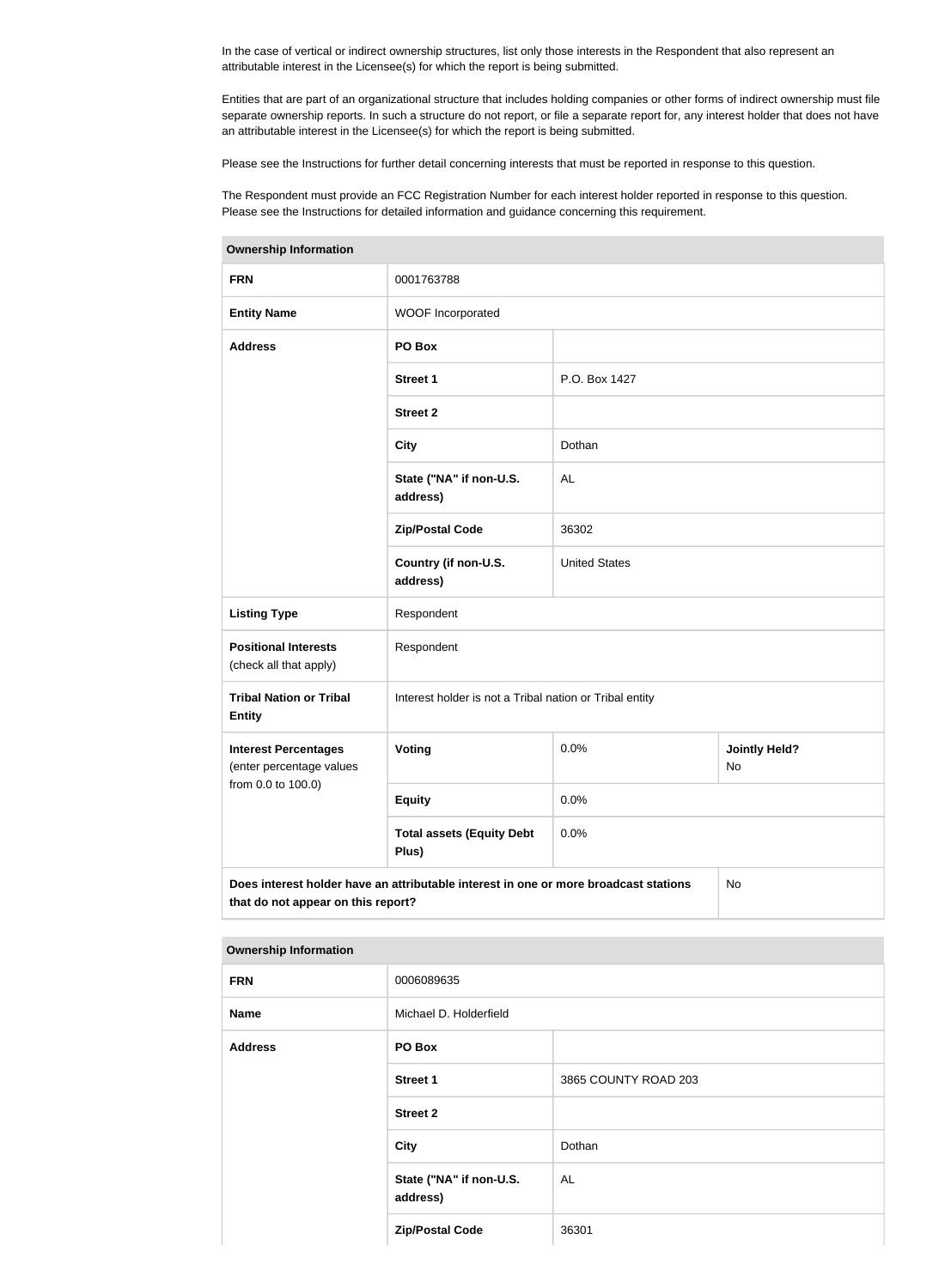|                                                                                                    | Country (if non-U.S.<br>address)                                                     | <b>United States</b>   |                            |
|----------------------------------------------------------------------------------------------------|--------------------------------------------------------------------------------------|------------------------|----------------------------|
| <b>Listing Type</b>                                                                                | <b>Other Interest Holder</b>                                                         |                        |                            |
| <b>Positional Interests</b><br>(check all that apply)                                              | Other - Sole Owner                                                                   |                        |                            |
| Citizenship, Gender,<br><b>Ethnicity, and Race</b><br><b>Information (Natural</b><br>Persons Only) | <b>Citizenship</b>                                                                   | <b>US</b>              |                            |
|                                                                                                    | Gender                                                                               | Male                   |                            |
|                                                                                                    | <b>Ethnicity</b>                                                                     | Not Hispanic or Latino |                            |
|                                                                                                    | Race                                                                                 | White                  |                            |
| <b>Interest Percentages</b><br>(enter percentage values<br>from 0.0 to 100.0)                      | <b>Voting</b>                                                                        | 100.0%                 | <b>Jointly Held?</b><br>No |
|                                                                                                    | <b>Equity</b>                                                                        | 100.0%                 |                            |
|                                                                                                    | <b>Total assets (Equity Debt</b><br>Plus)                                            | 100.0%                 |                            |
| that do not appear on this report?                                                                 | Does interest holder have an attributable interest in one or more broadcast stations |                        | Yes                        |
|                                                                                                    | (b) Respondent certifies that any interests, including equity, financial, or voting  |                        | Yes                        |

| (b) Respondent certifies that any interests, including equity, financial, or voting | <b>Yes</b> |
|-------------------------------------------------------------------------------------|------------|
| interests, not reported in this filing are non-attributable.                        |            |
| If "No," submit as an exhibit an explanation.                                       |            |

| hold an attributable interest in any newspaper entities in      |  |
|-----------------------------------------------------------------|--|
| the same market as any station for which this report is         |  |
| filed, as defined in 47 C.F.R. Section 73.3555?                 |  |
| If "Yes," provide information describing the interest(s), using |  |
| EITHER the subform OR the spreadsheet option below.             |  |
| Respondents with a large number (50 or more) of entries to      |  |
| submit should use the spreadsheet option.                       |  |
| NOTE: Spreadsheets must be submitted in a special XML           |  |
| Spreadsheet format with the appropriate structure that is       |  |
| specified in the documentation. For instructions on how to      |  |
| use the spreadsheet option to complete this question            |  |
| (including templates to start with), please Click Here.         |  |
| If using the subform, leave the percentage of total assets      |  |
| (Equity Debt Plus) field blank for an interest holder unless    |  |
| that interest holder has an attributable interest in the        |  |
| newspaper entity solely on the basis of the Commission's        |  |
| Equity Debt Plus attribution standard, 47 C.F.R. Section        |  |
| 73.3555, Note 2(i). If using an XML Spreadsheet, enter "NA"     |  |
| into the percentage of total assets (Equity Debt Plus) field    |  |
| for an interest holder unless that interest holder has an       |  |
| attributable interest in the newspaper entity solely on the     |  |
| basis of the Commission's Equity Debt Plus attribution          |  |
| standard.                                                       |  |
| The Respondent must provide an FCC Registration Number          |  |
| for each interest holder reported in response to this           |  |
| question. Please see the Instructions for detailed information  |  |
| and guidance concerning this requirement.                       |  |